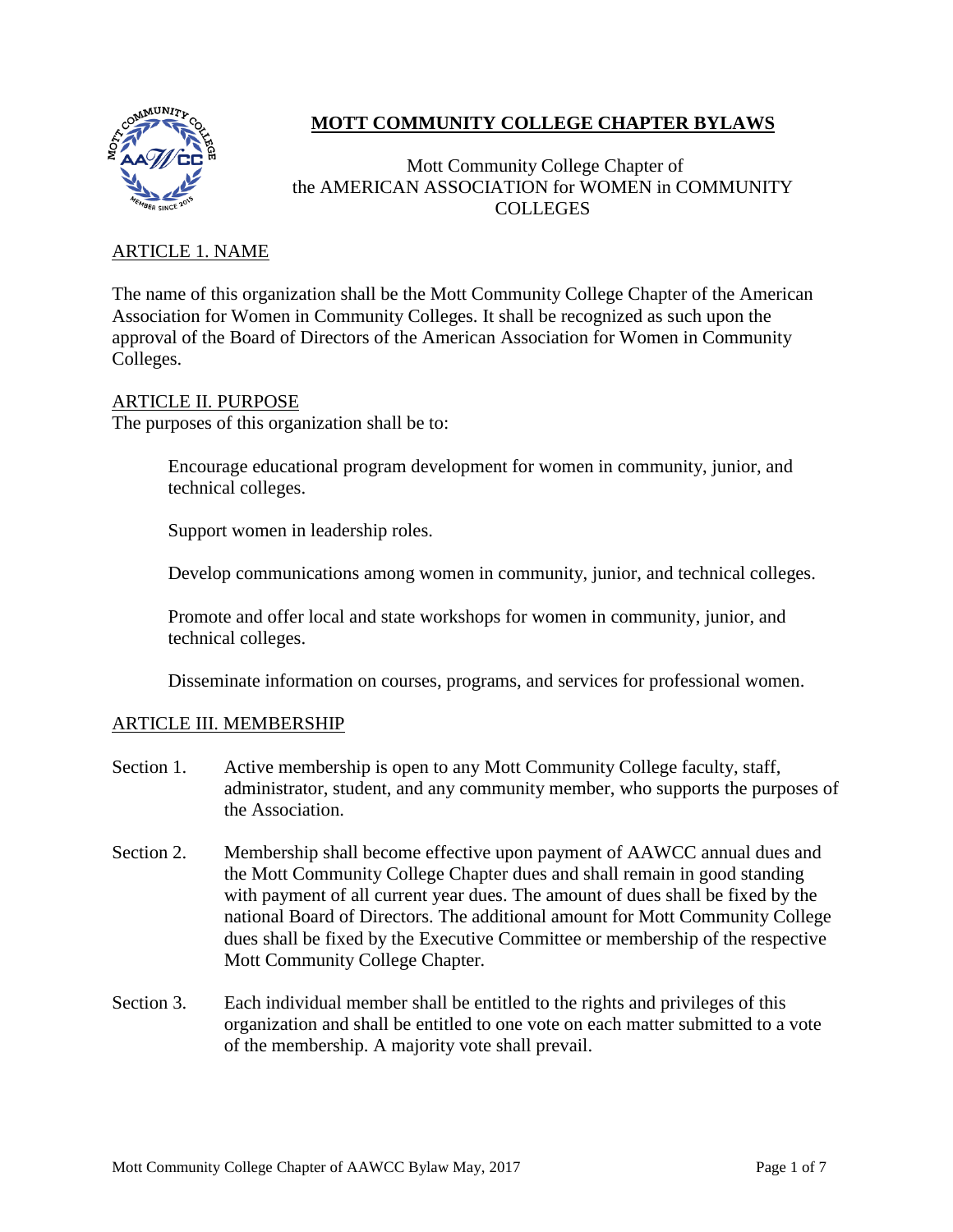## ARTICLE IV. OFFICERS

- Section 1. The officers of this organization, each of whom must be a national member in good standing, shall be Past President, President, President-Elect, Treasurer and Secretary.
- Section 2. The President, and Treasurer shall serve for a term of two years or until their successors have been duly elected and installed. The Past-President and the President-Elect shall serve for a term of one year The Secretary shall be appointed by the President and serve for a term of two years or until her successor has been appointed.
- Section 3. Officers shall be elected during April. Nominations for candidates will be advertised in March/Early April to the membership with the nomination and election process detailed.

A. Beginning April, 2017 and every odd numbered year thereafter an election will be held for the position of Treasurer. The Treasurer is a two-year term. B. Beginning April, 2018 and every even number thereafter an election will be held for the position of President-Elect. The President-Elect will serve for only one year before assuming the presidency, which will be a two-year term.

- Section 4. In the event the office of President becomes vacant, the President-Elect shall succeed to the office. In the event the office of President becomes vacant and it is in an odd year without a President-Elect the immediate Past-President will fulfill the duties of the President until an emergency election can take place and a new president be installed. If a vacancy occurs in any other office, the President shall have the power to make an appointment to fill the remaining term.
- Section 5. The duties of the officers of the organization shall be as follows:
	- A. The President shall:
		- (1) Serve as the presiding officer of the organization.
		- (2) Act as the representative of the organization to the public.
		- (3) Serve as liaison to the national association.
		- (4) Make appointments if necessary to fill vacancies in offices and on the Executive Committee.
		- (5) Call special Executive Committee meetings when necessary.
		- (6) Appoint committees as necessary.
	- B. The President-Elect shall assist the President and shall:
		- (1) Preside at meetings in the absence of the President.
		- (2) Chair the Scholarship and Award Committee.
		- (3) Perform other duties assigned by the President.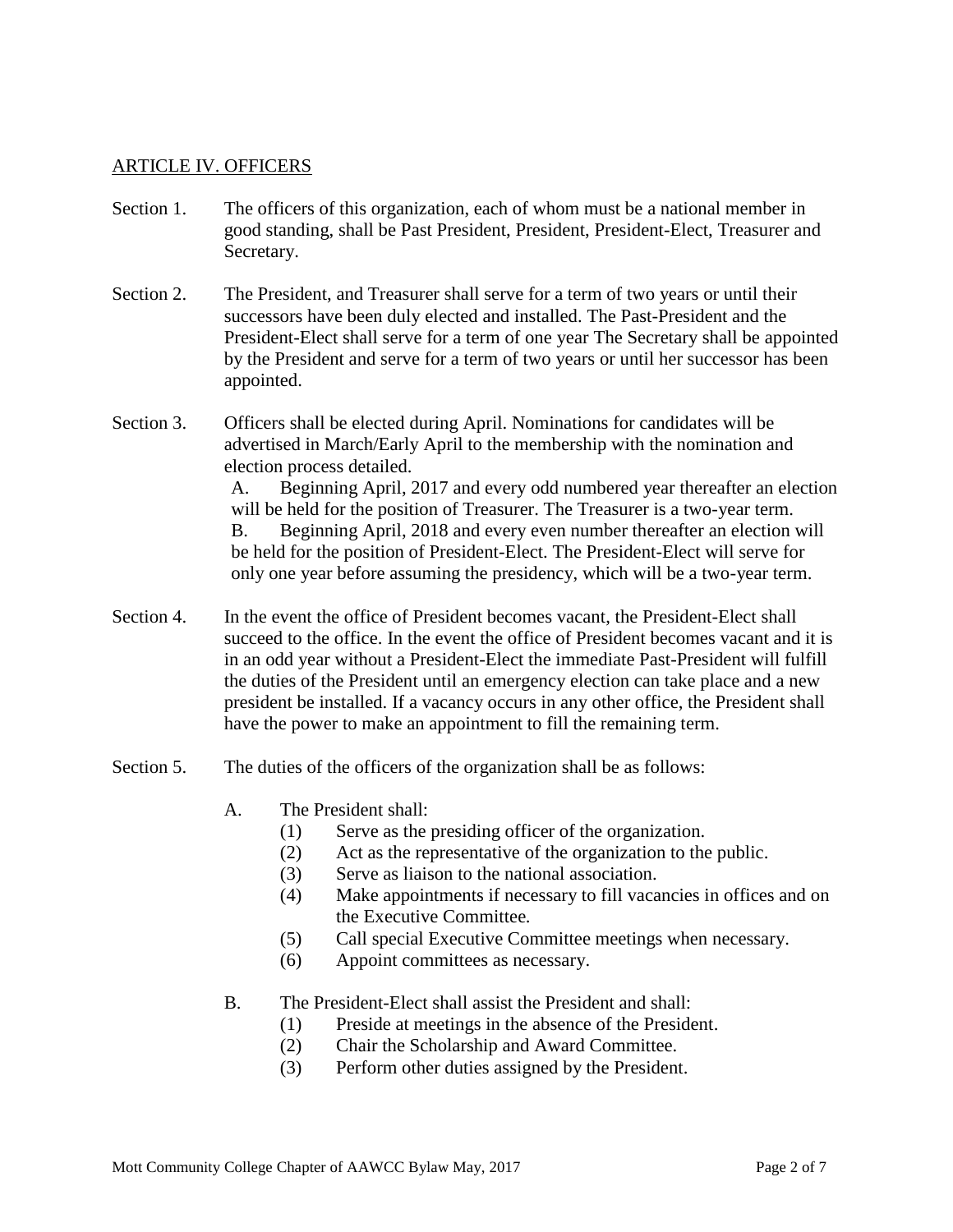The Past-President shall assist the President and shall:

- (1) Chair the Election Nominating Committee.
- (2) Perform other duties assigned by the President.
- D. The Treasurer shall:
	- (1) Be responsible for the collection of membership dues.
	- (2) Be responsible for preparation and maintenance of the budget, including an annual report to the membership.
	- (3) Maintain proper financial records and file an annual financial report with the AAWCC Regional Director and the AAWCC Vice President for Finance.
	- (4) Verify current membership status for the annual report.
- E. The Secretary shall:
	- (1) Record and distribute the minutes for all meetings.
	- (2) Maintain all organizational records including a current roll of the membership.

# ARTICLE V. COMMITTEES

Section 1. Executive Committee The elected officers [and Institutional Representative (if different from officers)] are the members of the Executive Committee.

> The Executive Committee has authority to conduct all executive and administrative functions of the Mott Community College Chapter*.* Elective and referendum matters must go to the Mott Community College Chapter as a whole.

Section 2. Standing Committees

The Mott Community College Chapter President appoints members to Standing Committees and designates the committee chair, with the exception of the election nominating committee which is chaired by the immediate past president.

Each committee reports to the officer in charge of that function. All committees are responsible to the President.

Standing Committees will include:

- (1) Election Committee
- (2) Scholarship Committee
- (3) Award Committee
- (4) Membership Committee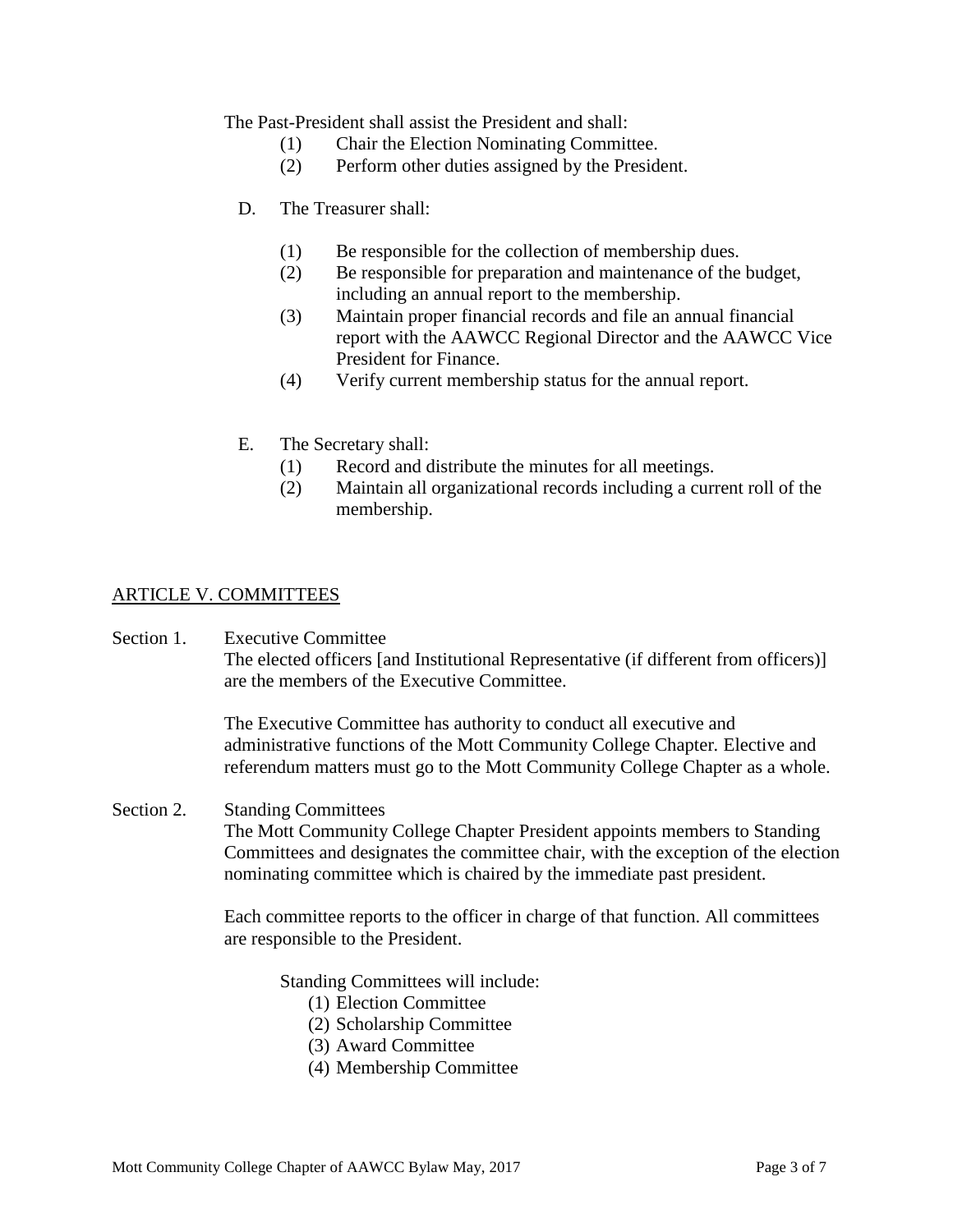Section 3. Special Committees The Mott Community College Chapter President will appoint members to special committees, provide the charge to the committee, and designate the reporting process.

#### ARTICLE VI. MEETINGS AND ACTIVITIES

The Mott Community College Chapter shall conduct a minimum of two business meetings and at least two (2) activities per year.

#### ARTICLE VII. REPORTS

Mott Community College Chapter officers will provide the appropriate American Association for Women in Community Colleges national officers with information, including at least:

- officer election assurance of membership (annually)
- financial report (annually)
- semi-annual activity report

## PETITION FOR LOCAL CHAPTER STATUS

|                  | <b>College Affiliation:</b> Mott Community College |                   |  |
|------------------|----------------------------------------------------|-------------------|--|
| Address:         | 1401 E. Court Street                               |                   |  |
|                  | Flint, MI 48503                                    |                   |  |
| Initial Contact: | Madonna Carpenter-Jackson Ed. D.                   |                   |  |
| Phone:           | 810-762-0539                                       | FAX: 810-762-5646 |  |
| Date Submitted:  | May 12, 2017                                       |                   |  |
| Region:          | <b>Region IV</b>                                   |                   |  |

We, valuing and respecting the goals and aims Of the American Association for Women in Community Colleges, herein petition the Board of Directors of AAWCC to formally recognize our local chapter of AAWCC and to acknowledge the undersigned as charter members of said *Mott Community College Chapter.*

We agree to recognize and conform to all policies, procedures, and standards of the American Association for Women in Community Colleges.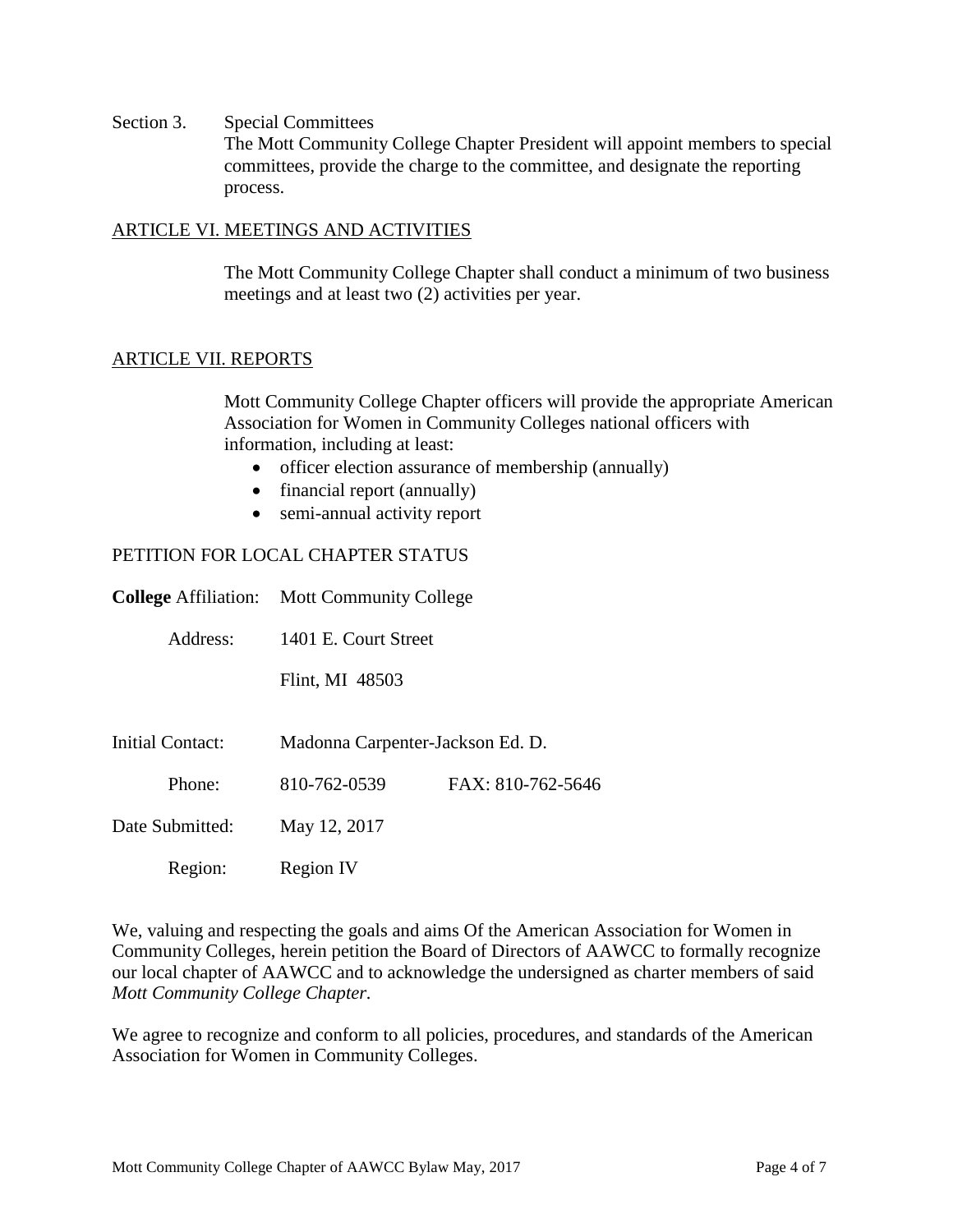Attached are bylaws approved by our association on 4/8/15. Officers of this association duly elected on April 7, 2015 are:

| President:                                                                               | Madonna Carpenter-Jackson, Disadvantaged/LEP Coordinator |  |  |
|------------------------------------------------------------------------------------------|----------------------------------------------------------|--|--|
| President-Elect:                                                                         | Sounya Walker, Director, Gateway to College              |  |  |
| Secretary:                                                                               | Denica Townsel, CASD Administrative Assistant            |  |  |
| Treasurer:                                                                               | Wanda Brown, Bursar                                      |  |  |
| We request that the <i>Mott Community College Chapter</i> be designated as MCC Chapter c |                                                          |  |  |

We request that the *Mott Community College Chapter* be designated as MCC Chapter of American Association for Women in Community Colleges.

# FOR REGIONAL DIRECTOR USE:

Endorse

| Forward only | Signature                |
|--------------|--------------------------|
| –            | $\overline{\phantom{a}}$ |

Recommendation attached Date Date Date

**LIST OF ALL NATIONAL MEMBERS.** (Attach additional sheets as necessary). A minimum of ten (10) national members are required to be recognized as a chapter state section. ALL MEMBERS MUST BE NATIONAL MEMBERS.

| <b>First Name</b> | <b>Last Name</b> | <b>Location</b> | <b>Membership Expires</b> |
|-------------------|------------------|-----------------|---------------------------|
| Sandra            | Alberto          | <b>MCC</b>      | 6/30/17                   |
| Wanda             | <b>Brown</b>     | <b>MCC</b>      | 6/30/17                   |
| Aleisha           | <b>Bryant</b>    | <b>MCC</b>      | 6/30/17                   |
| Amanda            | <b>Burleson</b>  | <b>MCC</b>      | 6/30/17                   |
| Joi               | Callahan         | <b>MCC</b>      | 6/30/17                   |
| Lennetta          | Coney            | <b>MCC</b>      | 6/30/17                   |
| Mary              | Cusack           | <b>MCC</b>      | 6/30/17                   |
| <b>Betty</b>      | Deloach          | <b>MCC</b>      | 6/30/17                   |
| Daphne            | <b>Epps</b>      | <b>MCC</b>      | 6/30/17                   |
| Rebecca           | Gale-Gonzalez    | <b>MCC</b>      | 6/30/17                   |
| Sylvia            | Green            | <b>MCC</b>      | 6/30/17                   |
| <b>Beverly</b>    | Walker-Griffea   | <b>MCC</b>      | 6/30/17                   |
| Fairy             | Hayes-Scott      | <b>MCC</b>      | 6/30/17                   |
| Chris             | Hiben            | <b>MCC</b>      | 6/30/17                   |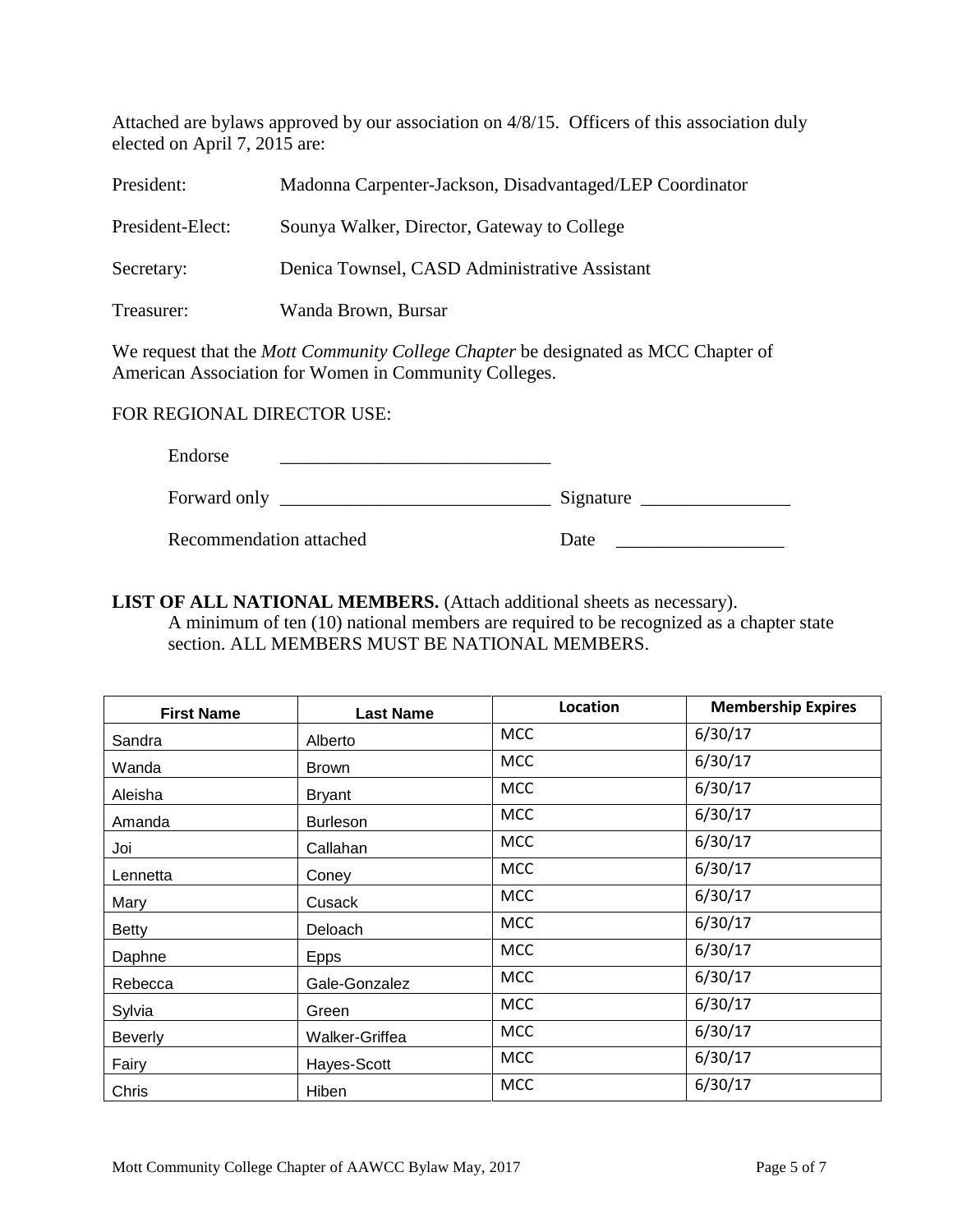| Madonna        | Jackson  | <b>MCC</b> | 6/30/17 |
|----------------|----------|------------|---------|
| Katie          | Kiacz    | <b>MCC</b> | 6/30/17 |
| Diane          | LaBree   | <b>MCC</b> | 6/30/17 |
| <b>Beverly</b> | Lloyd    | <b>MCC</b> | 6/30/17 |
| Nancy          | Metcalfe | <b>MCC</b> | 6/30/17 |
| Erica          | Ogburn   | <b>MCC</b> | 6/30/17 |
| Cindy          | Sanders  | <b>MCC</b> | 6/30/17 |
| Marcia         | Teer     | <b>MCC</b> | 6/30/17 |
| Denica         | Townsel  | <b>MCC</b> | 6/30/17 |
| Carol          | VanBuren | <b>MCC</b> | 6/30/17 |
| Elvina Dawn    | Vanniman | <b>MCC</b> | 6/30/17 |
| Sounya         | Walker   | <b>MCC</b> | 6/30/17 |
| Amanda         | Wares    | <b>MCC</b> | 6/30/17 |
| Myra           | Woods    | <b>MCC</b> | 6/30/17 |

**CHAPTER OFFICERS**

- Chapter Name Mott Community College Chapter of AAWCC
- Address(es) 1401 East Court Street, Flint, MI 48503
- (List multiple campuses if appropriate) Phone: 810-762-0539 FAX: 810-762-5646

President: Madonna Carpenter-Jackson, Disadvantaged/LEP Coordinator

President-Elect: Sounya Walker, Director, Gateway to College

VP-Membership: None

Secretary: Lisa Poma, Executive Assistant to the President

Treasurer: Wanda Brown, Bursar

Program: None

Other: None

Key Contact Person: Madonna Carpenter-Jackson

Number of Members: 18

Are there chapter dues? Yes - X No